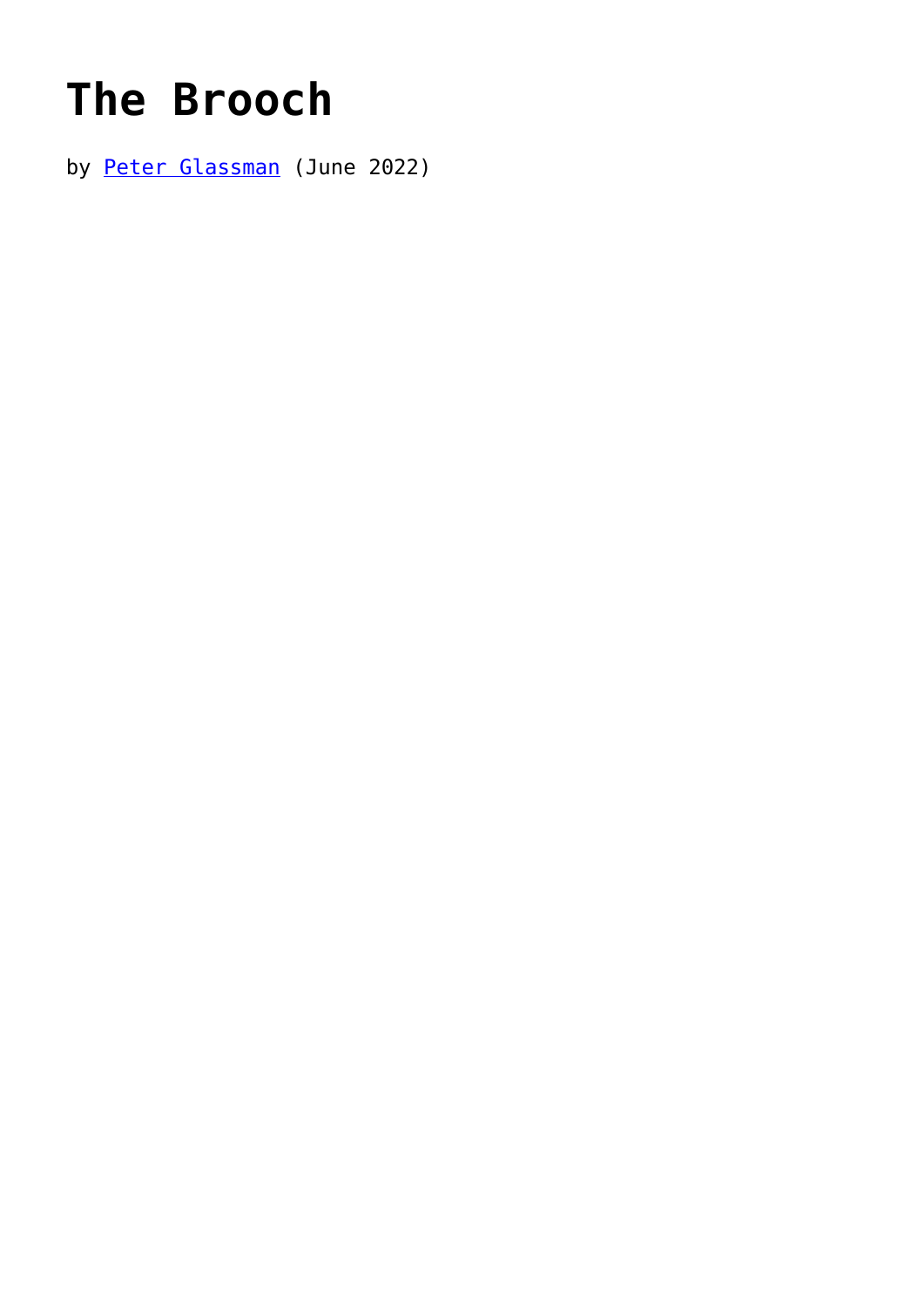

*Portrait of a Lady*, A. S. Finlayson, 1940s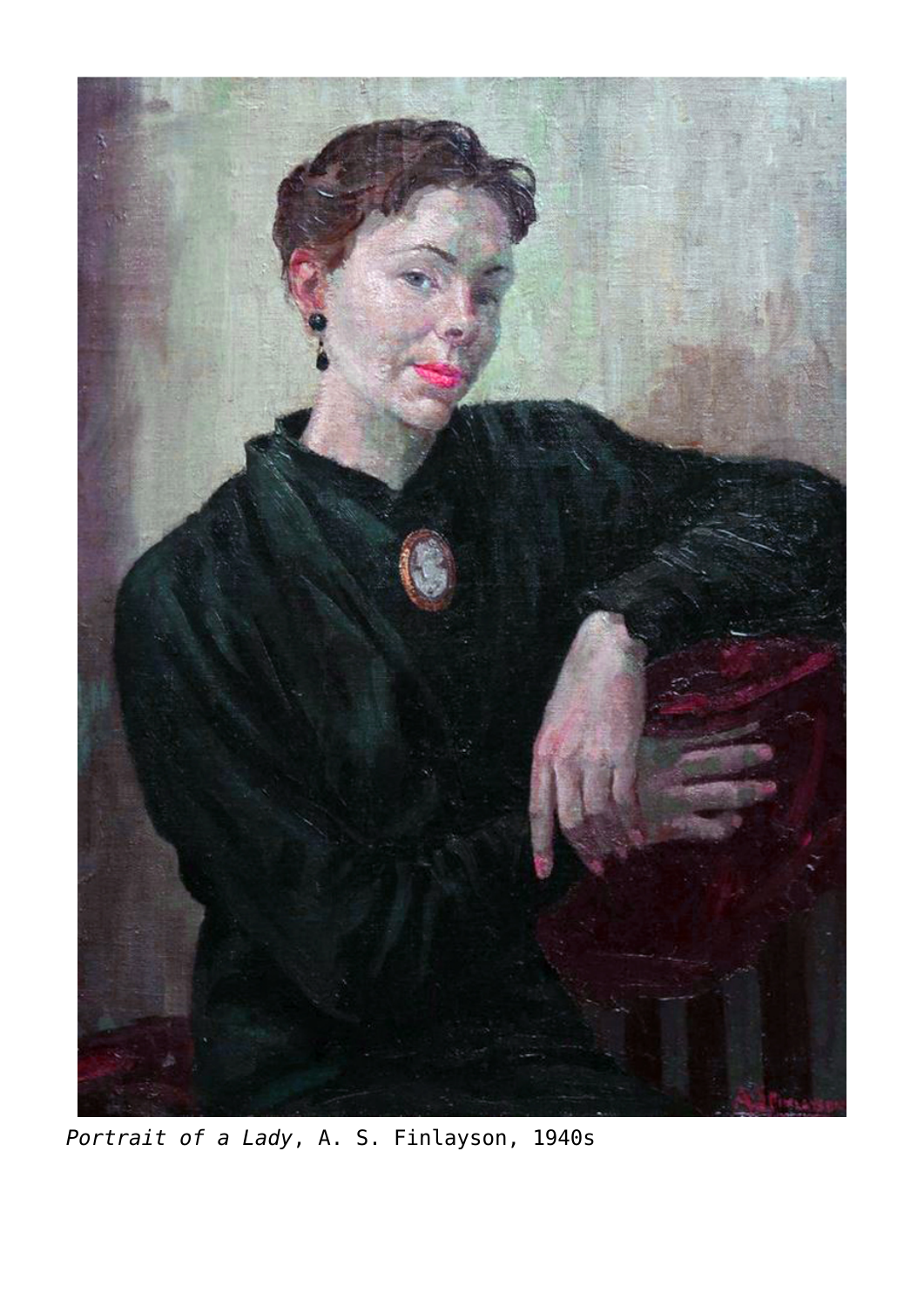Phoebe Devilbis lay on the living room rug before the crackling fireplace. Her right eye was swollen shut and congealed blood from a laceration above her left eye limited her vision. She looked in the direction of her husband Nathan's voice. "Nathan, I have to get help. I think my leg is broken. I can't get up off the floor. The pain in my face and leg is unbearable. Please, please get me to the hospital. I'll tell them I fell down the stairs."

Nathan growled as he wiped Phoebe's blood from his hands, "Here's your cell phone." He placed the phone next to her left hand. "You want help, call an ambulance. I'm leaving and won't be back until morning." He put on his winter coat and went out through the garage into the light October snow.

She managed to open her phone to her speed dial contacts and could just barely visualize the 911 number, which had to be connected first before an ambulance could be dispatched. Phoebe had trouble with her speech. Her swollen tongue was bleeding from Nathan's beating. The last words she remembered saying was the location of the front door key. "The key to the house … is … under the front …" She gagged on a blood clot. "… the front door mat. Please … hurry … I can't …" Everything turned to blackness.

\*\*\*

Dr. Michael Waxman was covering ER trauma at Medford General Hospital. The ambulance attendant and the ER trauma nurse announced the patient's name for their first assessment.

Nurse Ginny Tiblit repeated it as Waxman verified her vital signs were normal, "Looks like a lot of bleeding but pulse, blood pressure, and oxygen saturation are normal. Was she conscious at all when the ambulance got to her?"

"She woke up for a few seconds when they first moved her. The only thing she said was that she had fallen. Her cell phone was clutched in her left hand."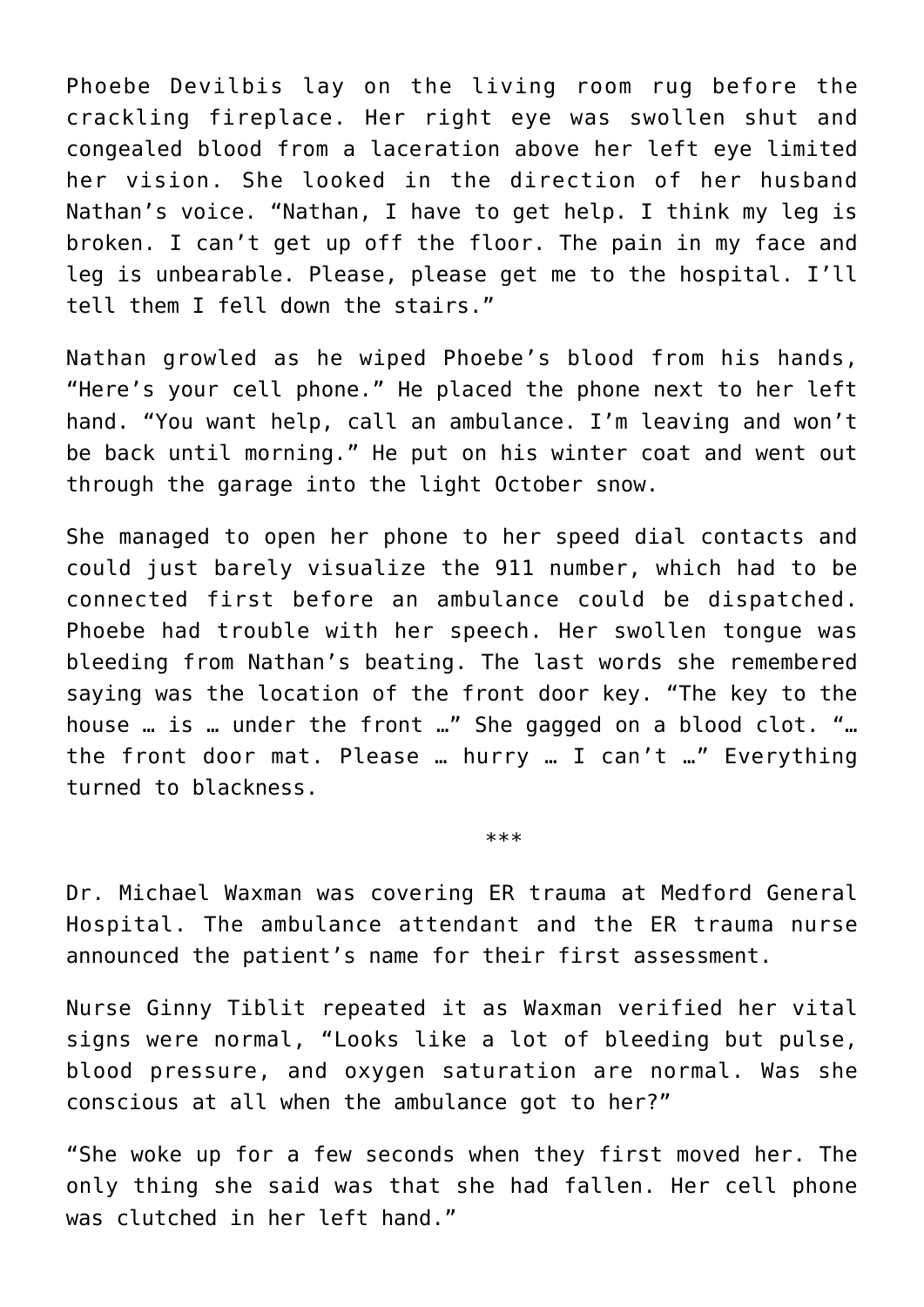Waxman examined the unconscious Phoebe and ordered lab work, x-rays, and an oxygen mask. Ginny looked at the ER stall computer screen after she entered the Devilbis name. "Dr. Waxman, it looks like she's been here before—four times—also for falls."

Waxman looked at Phoebe's previous admission workups, "She's had complete neurological and physical evaluations with total body MRIs. There's no evidence of any systemic reason for her falls." Waxman looked closer at a bruise on Phoebe's forehead. "Wait, look at this." He beckoned to Ginny, What does this look like to you?"

"I think we've got something this time." Ginny cleaned the area with an alcohol sponge. She reached for Waxman's's hand. "It's just like an image of a class ring—like yours, Doctor. See the round red lines where the stone in the ring is set surrounded by the metal circles." She handed him a magnifying glass, "And look at this, it shows part of a date … a year … yes … it looks like 1992."

"I agree, Ginny, she's been beaten up pretty bad. Call her next of kin so we can get more information on her domestic situation. Get the police officer for suspicious trauma over here."

\*\*\*

Phoebe's grandmother, Hortense Krane, held her hand to her mouth. "My God, you look like you got hit by a moving van."

Phoebe looked at her hand mirror and smiled a crooked smile, "You should have seen me the day after I was admitted. I looked worse than the blood and lumps and bumps suggested. My Doctor, Dr. Waxman, said I was lucky. I had no fractures and my cuts on the face should have minimal scars."

"Has Nathan visited you yet? I remember the other times. He never came to the hospital."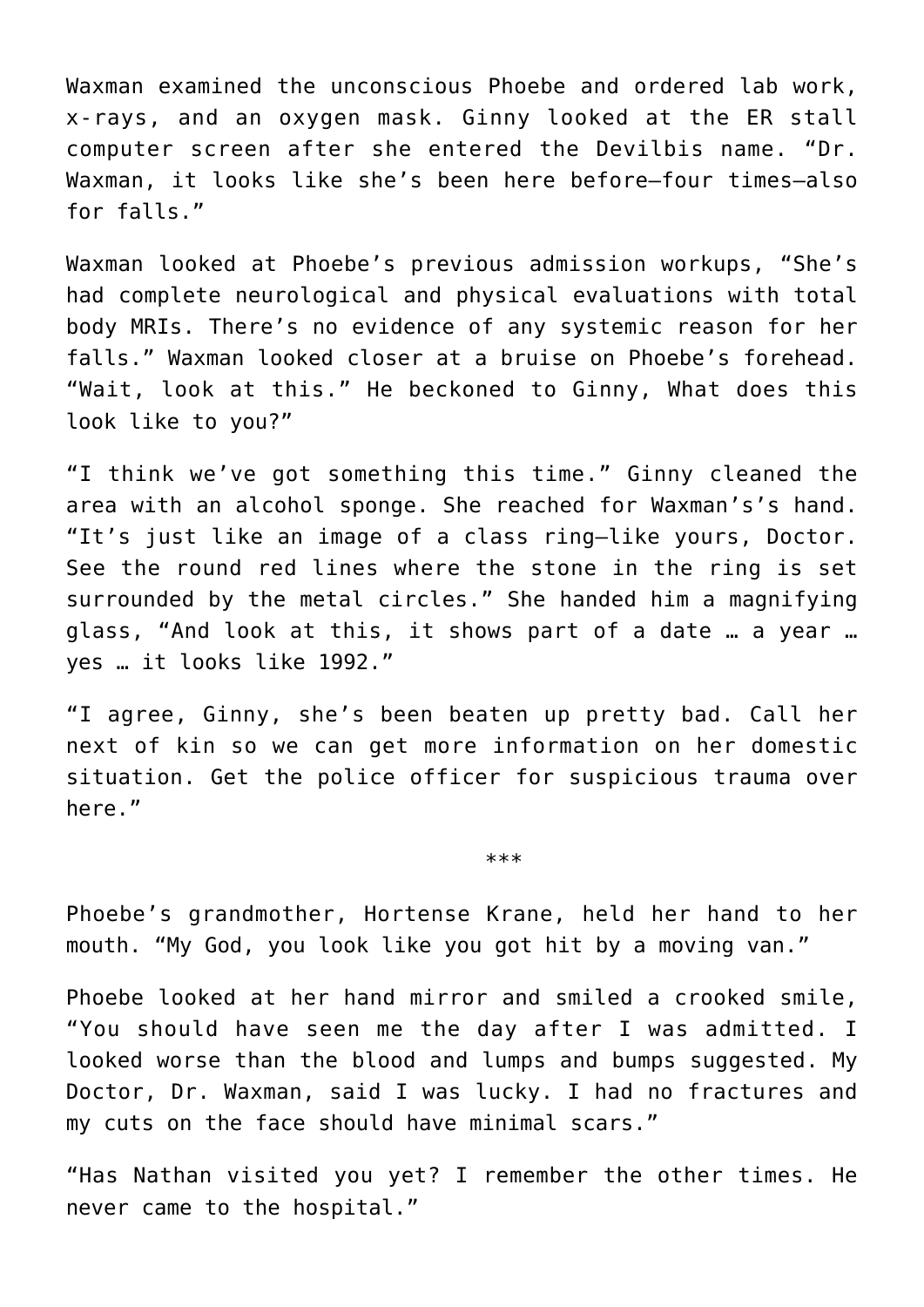Phoebe lowered her voice and frowned, "Dr. Waxman thinks my fall was no accident. He says I was beaten up by someone who was wearing one of those big college class-rings."

Hortense allowed her anger to distort her face to a most serious mode, "Phoebe, you must stop your denial of what really has happened to you. I talked to this Waxman Doctor, and he and the police think you're the victim of domestic violence."

"What! Oh no, no, no Grandma, Nathan has a temper but he would never lay a hand on me."

Hortense adjusted her clothing and exposed a large coralcolored cameo brooch. "Phoebe, look at my blouse. Look at my brooch. Keep your eyes on the cameo and tell me again what happened at home and why Nathan doesn't come to see you or talk to us, the family."

Phoebe suddenly heard a distant ringing in her ears. She felt light-headed and her vision of the coral cameo turned to the scene of her recent assault by Nathan. "Oh Grandma, it's Nathan. He's complaining again about my wanting children. Oh no, he's slapping me hard. No, no … please stop. No, don't hit me with that chair."

Hortense held Phoebe's hand with both of hers. "Keep looking at the cameo, my dear, and listen to me. You will just hear my voice. Nathan is a bully. In all our family from times even before I was born, we had a means of stopping such violence in the home. This brooch is very special to the women in our clan. Look closely at the cameo. Focus on the cameo profile. Follow the shape of the head and tell me what you see."

She complied and felt her pulse throb and speed up, "Grandma, what's happening to me?"

"Phoebe, your injuries will now heal overnight. Now look again. Do not take your eyes from the cameo shape. What do you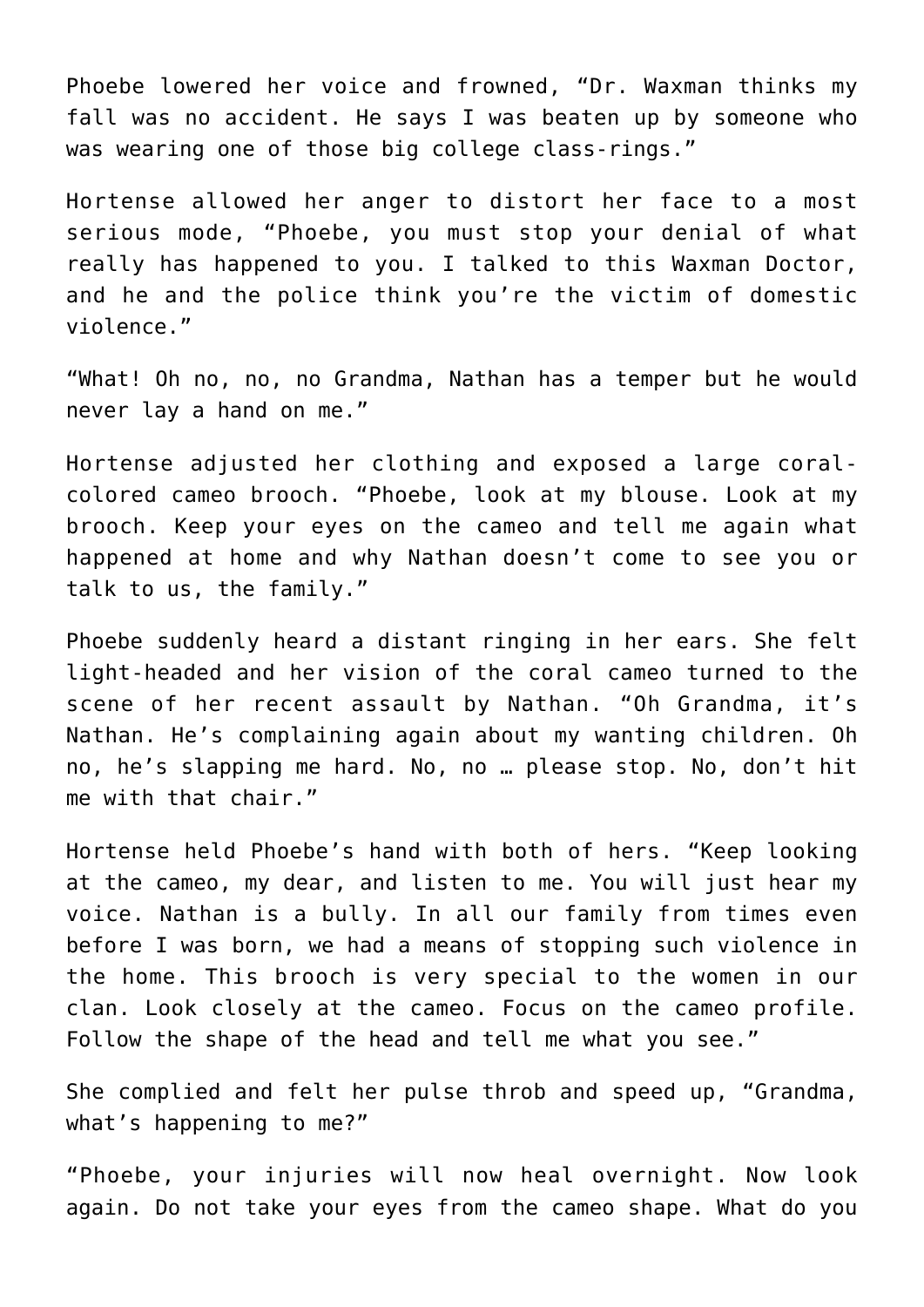see? What or who does the cameo look like?"

Phoebe, stared and gradually the outline of the cameo face seemed to enlarge and reach out to her.

"Grandma, the cameo, it has the same shape nose as you and I. It has a small bend in it."She touched her nose while her eyes were still fixed on the brooch."

"Yes, my dear, in our families some ancestors have the nose of the eagle. We have the power to protect ourselves and our loved ones. I'm going to pin the cameo on your gown and you will wear it at all times and in all places."

Phoebe felt her aches go away. She felt stronger than she ever had. She also felt a resolve that her domestic life would be different from now on. What she didn't see was the imprint of Nathan's college ring disappear from her face.

\*\*\*

Two days later Hortense took her granddaughter home. There were no remnants of the trauma inflicted upon her. She smiled, "Well Phoebe, what did Dr. Waxman think of your remarkable recovery?"

"Oh, Grandma, he couldn't believe it. The last few times I was in the hospital from Nathan's beatings I stayed over two weeks.

"The cameo looks larger on you somehow. Remember, to wear it at all times, especially in Nathan's presence. It may change his attitude about everything."

"I don't see how, he hates jewelry and criticizes my wearing of any."

"Just do as I advise. I can now tell you that getting beaten by my husband was once a problem for me until my mother passed on the brooch."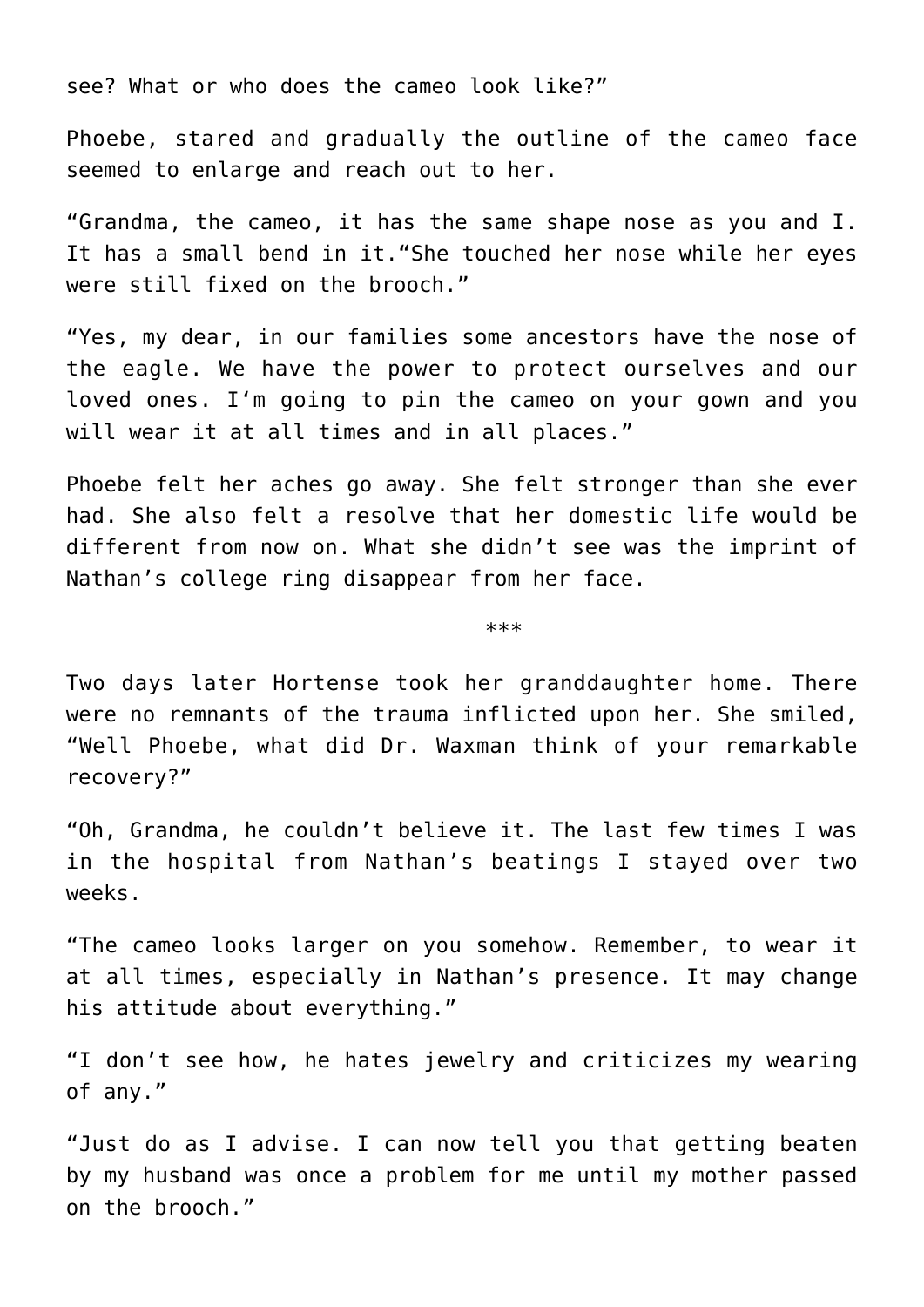Phoebe got settled in her house. She cleaned up dusty areas and got rid of the stains from Nathan's assault. She touched the cameo on its eagle beak nose. "I don't know how you do it cameo, but Grandma has great trust in you, and now so do I.

It was sundown when Nathan came home from work. He went directly to the living room following the sound of the television. His first words were like acid, "I don't want to hear any words about my not seeing you in the hospital. Just remember it was me who put you in there." His eyes suddenly made contact with the cameo.

"Jewelry! I told you no jewelry. You're to wear only a wristwatch and your wedding band. That's all."

She remembered her grandma's instructions, "Nathan, take a closer look at the cameo. My grandma gave it to me. It cost nothing."

Nathan exploded, "I don't care if it's a valuable antique piece from Tiffany's! I've told you what you can wear and cannot wear."

Phoebe persisted, "Just look at it. Do you see something familiar?"

Nathan reached out for the Cameo pinned to the right side of her blouse. He shouted, "Ha, this is the most stupid cameo I ever saw. It even has your bent nose." Suddenly Nathan recoiled, "Wait, the cameo's face–it's turning towards me. The eye's are turning bright red. My God, the face looks just like you." He reached to her blouse to tear the cameo off. "Ow, the face on the cameo bit me. That thing is alive." He backed away.

"One thing you're going to relearn, Phoebe. My rules are absolute and violations are punished. You're going to get new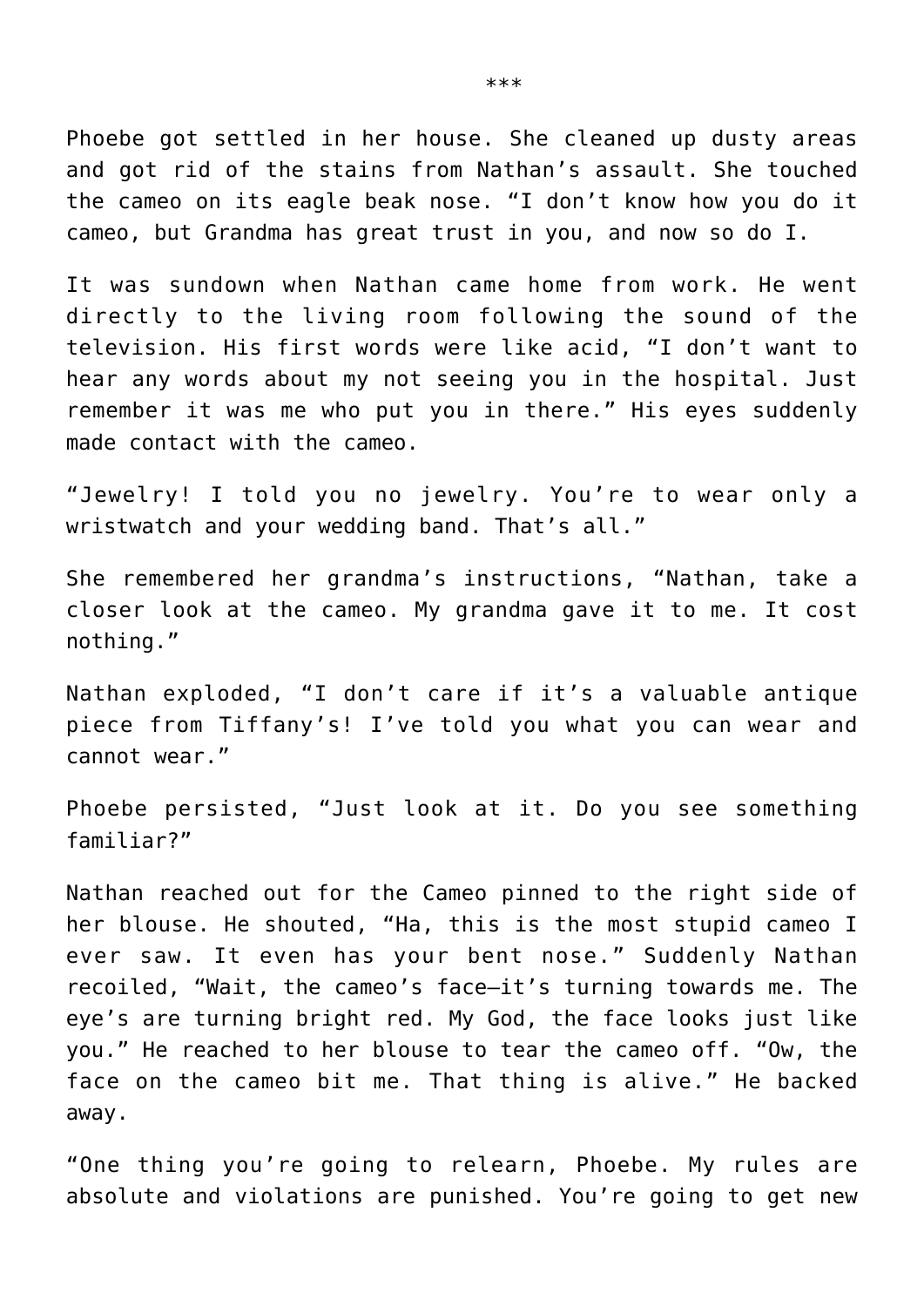scars on that pretty face of yours. Nathan raised his right hand to slap her face and his left to punch her in the belly."

Phoebe swiftly extended her right and left hands to intercept his. She stopped his pugilistic threats in mid-air. "Nathan, the days of your aggression and dictatorship are over." She began to squeeze her hands over his.

"He grimaced and screamed with pain, "No, no, stop … please stop! You're crushing my hands."

She ignored his pleas. "If you want the pain to stop, stare at the cameo face."

He did and started with a new complaint, "The eyes of the cameo are still red. I can't see. I hear a strange voice telling me things. It wants me to promise something. The voice hurts my head." Nathan shouted to the brooch. "Yes, yes, I accept your terms." He collapsed at Phoebe's feet and was silent and immobile for ten minutes. He opened his eyes again and looked up at his wife who now held the brooch in her hand.

"Nathan, I'm going to press the brooch against your right shoulder."

He shouted in agony as the image of the cameo was burned sharply into his flesh. A full-faced scar with the features of his wife and beak-shaped nose was now a lifetime brand. Nathan rose slowly to his feet and faced Phoebe.

"Phoebe, honey, are you okay? I had this terrible dream that I somehow brought you mental and physical anguish and pain. It was the worst nightmare I've ever had. He embraced her as they sat on the living room sofa.

She replaced the cameo which now resumed its lateral profile.

Nathan stared at it. "Is this something new? It's absolutely beautiful. I seem to recognize it, yet I can't remember giving it to you."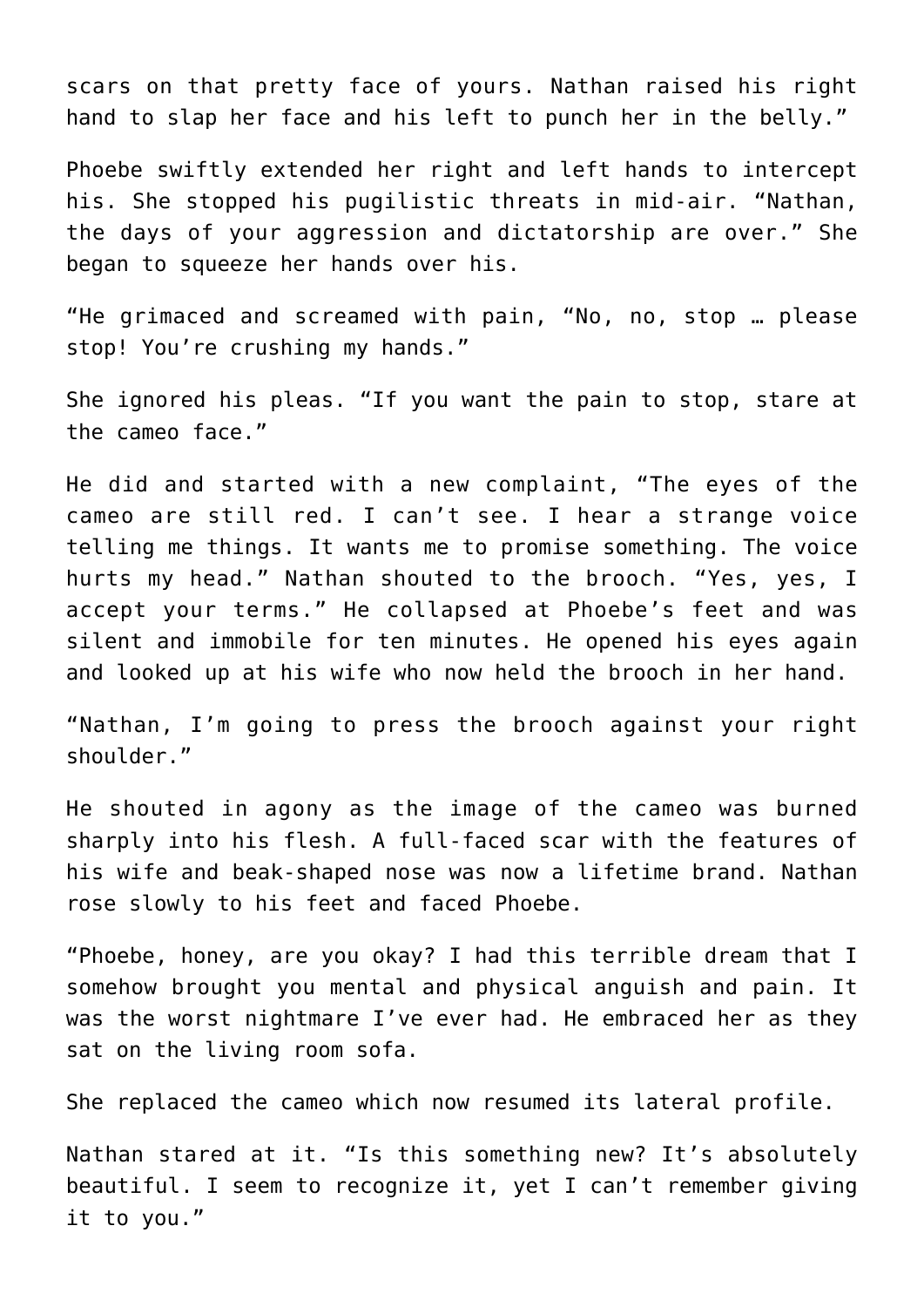Phoebe reminded him that it had been her grandmother's.

He rubbed his right shoulder. "I seem to have a sore on my shoulder, dear, and look, my shirt is torn there." Nathan removed his shirt and glared wide-eyed at the facial brand. "My God, this looks like you even down to the nose." He looked at the cameo back on her blouse. "And this cameo you wear has a bent nose like yours!"

She smiled, "Don't you remember, you got that imprint instead of a tattoo … to be a constant reminder of our marriage and love for each other."

Nathan rubbed his chin, "Yes, I do remember. And I also remember that we've not taken any vacations since our honeymoon four years ago. Let's plan a cruise." He looked at the cameo and his shoulder again. "That brooch looks so familiar."

"It looks like my grandmother, and like me as you said. It's an heirloom passed down to the family member who inherited the cute bent nose."

Nathan smiled. He kissed her lips and then her nose. "Yes, the nose, it's as beautiful as the rest of you. I hope our children will be blessed with it."

Phoebe hugged him, "I'll meet you upstairs. I have to make a phone call to grandma first."

He kissed her again and ascended the staircase.

Phoebe made the call, "Yes Grandma, it worked. His attitude change was almost immediate."

## [Table of Contents](https://www.newenglishreview.org/)